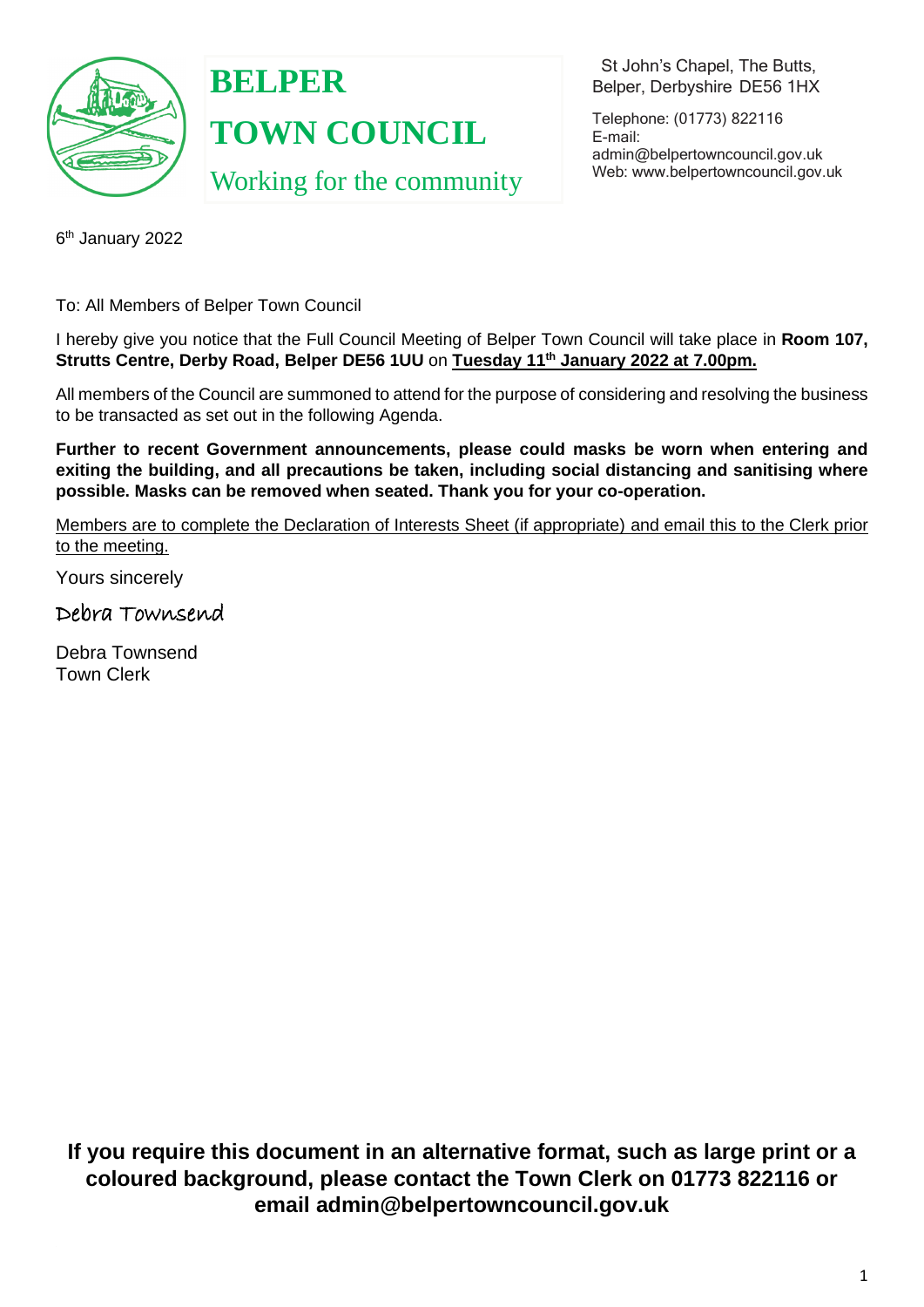## **AGENDA**

## **1 To receive apologies for absence.**

## **2 Variation of Order of Business.**

### **3 Declaration of Members Interests and Requests for Dispensation**

Members are requested to declare the existence and nature of any disclosable pecuniary interest and/or other interest, not already on their register of interests, in any item on the agenda and withdraw from the meeting at the appropriate time, or to request a dispensation. Please note that appropriate forms should be completed prior to commencement of the meeting.

### **4 Recording and Filming of Council and Committee Meetings**

The right to record, film and to broadcast meetings of the council and committees is established following the Local Government Audit and Accountability Act 2014. This is in addition to the rights of the press and public to attend such meetings. Meetings or parts of the meetings from which the press and public are excluded may not be filmed or recorded. Members of the public are permitted to film or record meetings to which they are permitted access, in a non-disruptive manner.

## **5 Confidential Items**

To determine which additional items, if any, on the Agenda should be taken with the public excluded. If the Council decides to exclude the public it will be necessary to pass a resolution in the following terms:-

"That in view of the confidential nature of the business about to be transacted, to consider a resolution to exclude the Press and Public from the meeting in accordance with the Public Bodies (Admission to Meetings) Act 1960, s1, in order to discuss the item."

#### **6 Public Speaking**

- (a) A maximum of three (3) minutes or at the Chairman's discretion will be made available for each member of the public to comment on any matter.
- (b) If the Police Liaison Officer, a County Council or Borough Council Member is in attendance they will be given the opportunity to raise any relevant matter.

## **7 Minutes**

- (a) To receive and approve the Full Council Meeting Minutes 4928 4953 as a true record, held on 14th December 2021.
- (b) To note and accept the recommendations of the Extraordinary Finance, Governance and Staff Committee Meeting held on 4<sup>th</sup> January 2022. To include; **To agree the Budget for 2022/23. To agree the Precept for 2022/23**
- (c) To note and accept the recommendations of the Planning Committee Meeting held on  $4<sup>th</sup>$ January 2022.

## **8 Mayor's Announcements**

#### **9 Finance Report**

- (a) To approve payments and receipts for December 2021
- (b) To note the bank summary last reconciliation to 31st December 2021
- (c) To note the Income and Expenditure summary to 31st December 2021
- (d) To note net position as at 31st December 2021

## **10 Planning Matters**

To submit comments on any additional planning applications received since the Planning Committee, and to note any further decisions.

#### **11 Extension to Current IT Contract**

To request that Belper Town Council's existing IT provider be asked to extend their current contract.